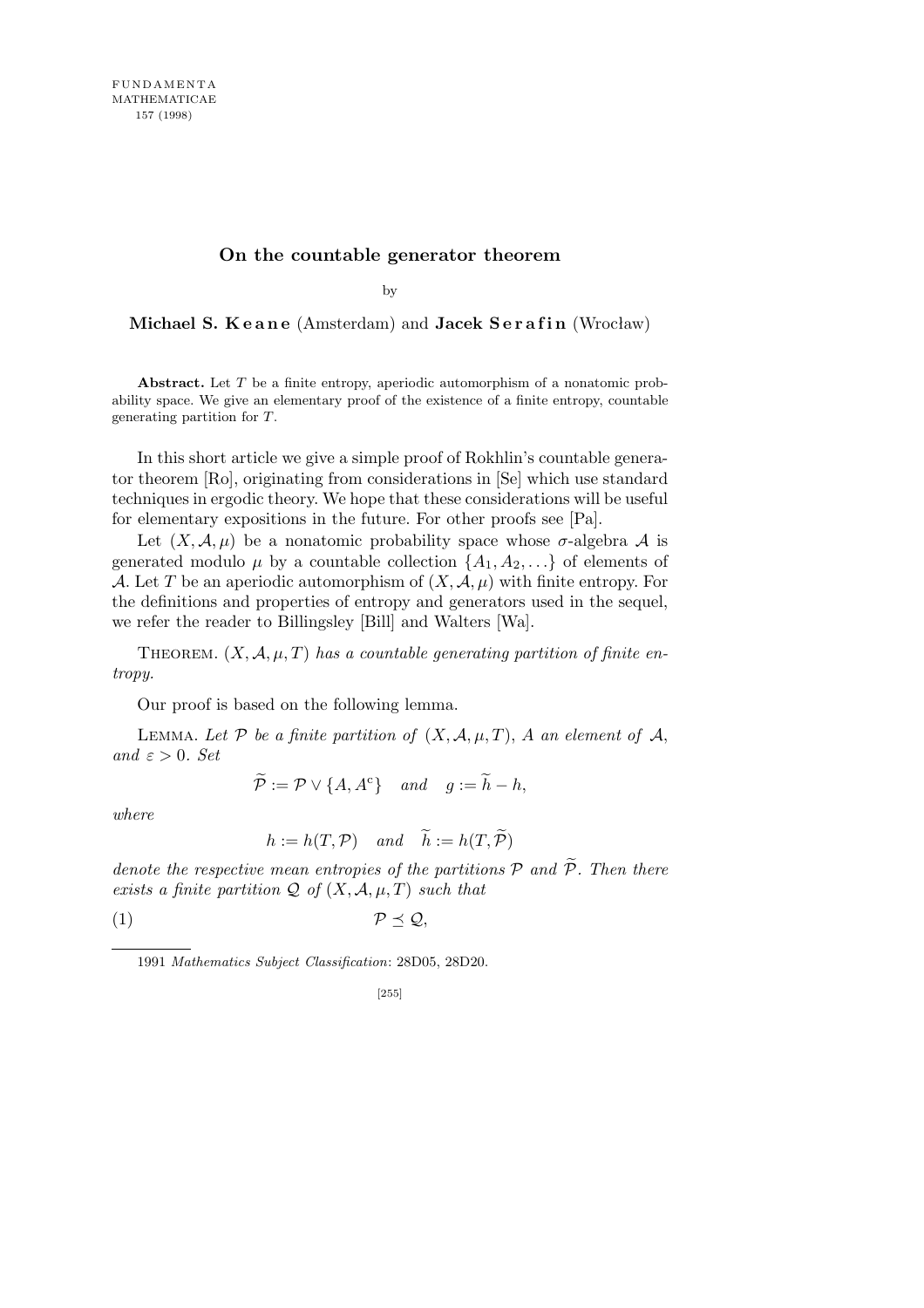256 M. S. Keane and J. Sera fin

$$
(2) \t\t A \in \bigvee^{\infty} T^n \mathcal{Q},
$$

(3) 
$$
H(Q) \leq H(\mathcal{P}) + g + \varepsilon.
$$

Assuming the validity of this lemma, here is the proof of the theorem: Using the lemma, we produce inductively a sequence  $\mathcal{Q}_0 \preceq \mathcal{Q}_1 \preceq \dots$  of finite partitions as follows. First, set  $\mathcal{Q}_0 = \{X\}$ . If  $\mathcal{Q}_k$  has been defined, then take

$$
\varepsilon = \frac{1}{2^{k+1}}, \quad \mathcal{P} = \mathcal{Q}_k, \quad A = A_{k+1}
$$

in the lemma to obtain  $Q_{k+1} := Q$ . By (1) and (2), for each  $k \geq 0$ ,

$$
A_1,\ldots,A_k\in\bigvee_{n=-\infty}^{\infty}T^n\mathcal{Q}_k.
$$

Moreover, property (3) yields

$$
H(\mathcal{Q}_{k+1}) - H(\mathcal{Q}_k) \leq h(T, \mathcal{Q}_{k+1}) - h(T, \mathcal{Q}_k) + \frac{1}{2^{k+1}}
$$

for each  $k \geq 0$ ; summing from zero to k results in

$$
H(Q_k) \le h(T, Q_k) + \sum_{j=1}^{k+1} \frac{1}{2^j} \le (\text{Entropy of } T) + 1.
$$

In particular,  $\sup_k H(Q_k) < \infty$ . Now set

$$
\mathcal{Q}:=\bigvee_{k=0}^{\infty}\mathcal{Q}_k;
$$

then  $H(Q) = \sup_k H(Q_k)$  is finite, and  $A_k \in$ W*<sup>∞</sup> <sup>n</sup>*=*−∞ T <sup>n</sup>Q* for each *k*, so that  $Q$  is a countable generating partition of finite entropy.  $\blacksquare$ 

Next, we give a proof of the lemma in the case where *T* is ergodic. It is clear that we may replace the condition (2) by the condition

(4) there exists an 
$$
A' \in \bigvee_{n=-\infty}^{\infty} T^n \mathcal{Q}
$$
 with  $\mu(A \triangle A') < \varepsilon$ .

To see this, suppose that the lemma holds in this modified form, and for  $\varepsilon > 0$  choose  $\delta > 0$  such that

$$
\delta + \{-\delta \log \delta - (1 - \delta) \log (1 - \delta)\} \le \varepsilon.
$$

Apply the modified lemma using  $\delta$  in place of  $\varepsilon$  to get a partition  $\mathcal{Q}'$  satisfying  $(1)$ ,  $(4)$ , and  $(3)$ . Then

$$
\mathcal{Q} := \mathcal{Q}' \vee \{ A \bigtriangleup A', X \setminus (A \bigtriangleup A') \}
$$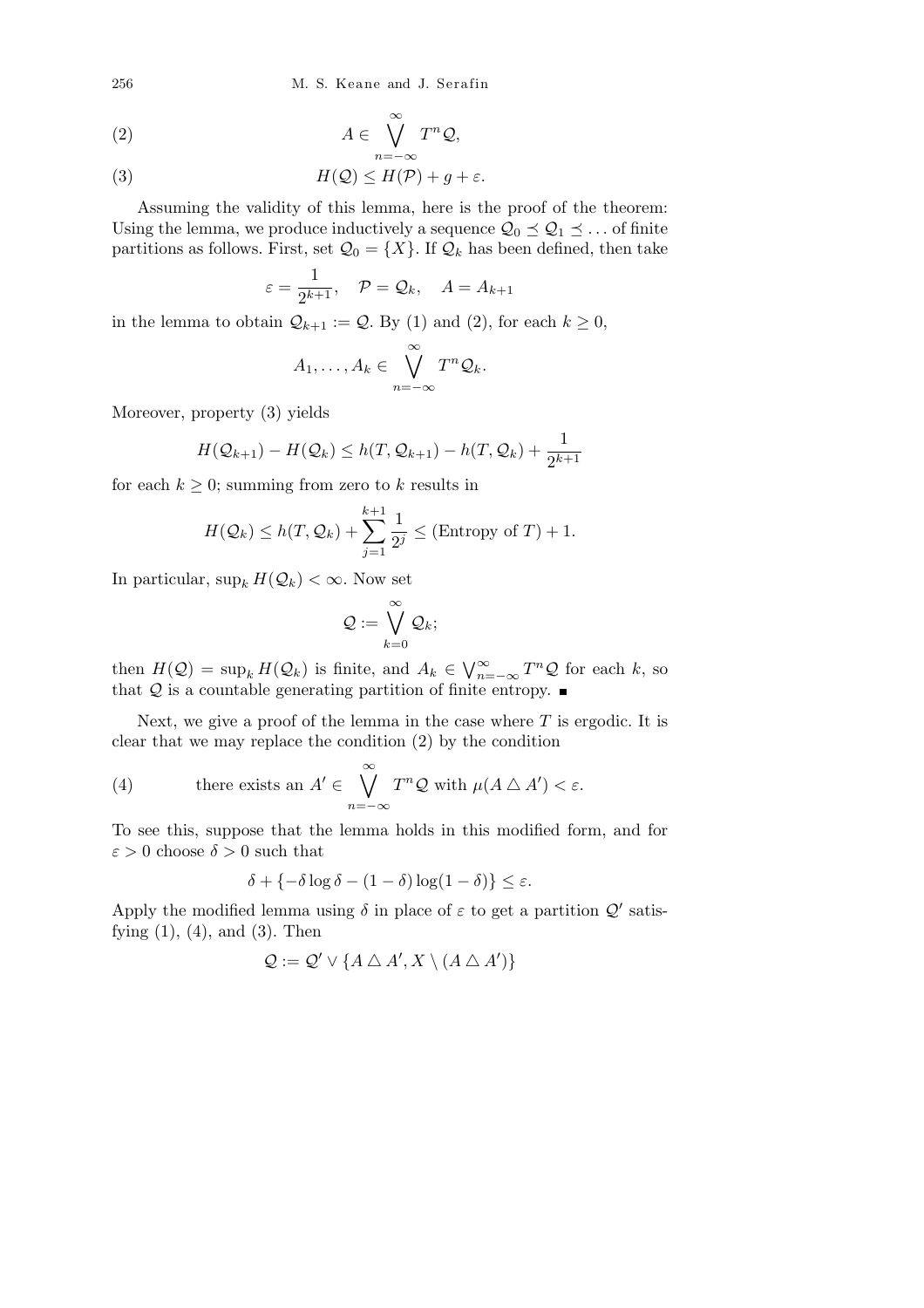satisfies  $(1)$  and  $(2)$ , and

$$
H(Q) \le H(Q') + H(\lbrace A \bigtriangleup A', X \setminus (A \bigtriangleup A' \rbrace) \rbrace)
$$
  
\n
$$
\le H(\mathcal{P}) + g + \delta + \lbrace -\delta \log \delta - (1 - \delta) \log(1 - \delta) \rbrace
$$
  
\n
$$
\le H(\mathcal{P}) + g + \varepsilon
$$

as required.

For a fixed positive integer *m*, which we shall choose in a moment, let

$$
\{A_{ij}: 1 \le i \le p^m, 1 \le j \le 2^m\}
$$

be a list of the (possibly empty) atoms of  $\bigvee_{n=0}^{m-1} T^n \widetilde{\mathcal{P}}$  such that the sets

$$
A_i := \bigcup_{j=1}^{2^m} A_{ij}
$$

are the atoms (possibly empty) of  $\bigvee_{n=0}^{m-1} T^n \mathcal{P}$ ; here we have assumed that *P* has *p* elements.

By the Shannon–McMillan–Breiman theorem (what we need here is convergence in probability, see [Bill], Thm. 13.2), if  $\delta > 0$  and *m* is large enough, "most" of the  $A_{ij}$  have measures in

$$
[e^{-(\widetilde{h}+\delta)m}, e^{-(\widetilde{h}-\delta)m}]
$$

and "most" of the *A<sup>i</sup>* have measures in

$$
[e^{-(h+\delta)m}, e^{-(h-\delta)m}],
$$

"most" meaning, of course, a set with total measure close to 1. For a  $\delta > 0$ also to be determined shortly, we now choose *m* so large that the total measure of the atoms  $A_i$  for which

(5) 
$$
\mu(A_i) > e^{-(h-\delta)m}
$$

is smaller than  $\delta$ , and also so that the total measure of the atoms  $A_{ij}$  for which

(6) 
$$
\mu(A_{ij}) < e^{-(\tilde{h}+\delta)m}
$$

is smaller than *δ*.

Next, we reorganize the array  $\{A_{ij}\}$  as follows. First, delete all the rows *i* for which (5) holds. Then, in the remaining rows, delete all the  $A_{ij}$  for which (6) holds. Finally, renumber the remaining elements to obtain the array

$$
\{A'_{ij} : 1 \le i \le I, \ 1 \le j \le J_i\},\
$$

each row of which is a subcollection of a row of the original array. Since now still

$$
\sum_{j=1}^{J_i} \mu(A'_{ij}) \le e^{-(h-\delta)m}
$$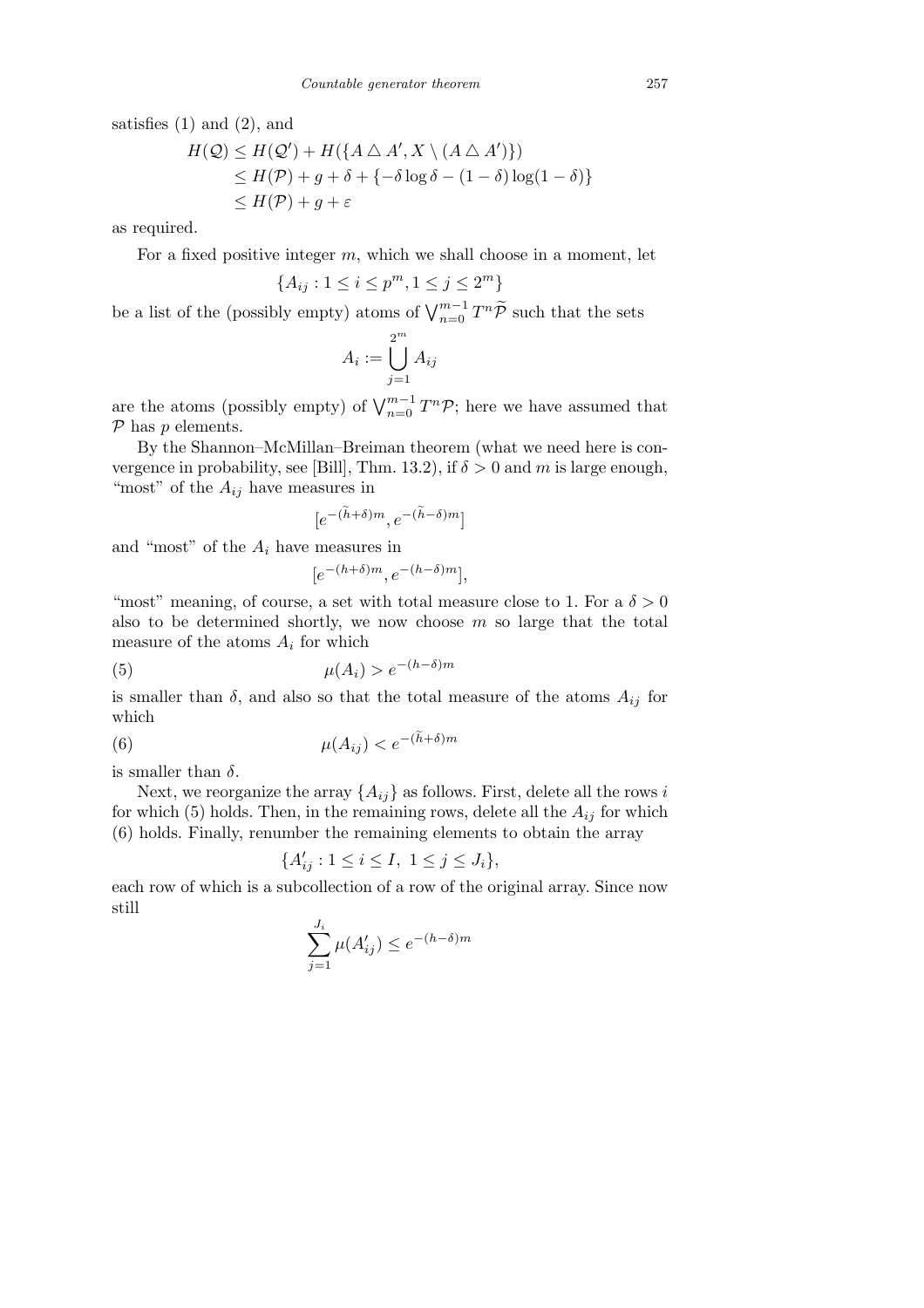for each row *i*, and since  $\mu(A'_{ij}) \geq e^{-(\tilde{h}+\delta)m}$  for each of the remaining elements of a row, it follows that for each  $1 \leq i \leq I$ ,

$$
J_i \le \frac{e^{-(h-\delta)m}}{e^{-(\widetilde{h}+\delta)m}} = e^{(g+2\delta)m}.
$$

If  $\bar{J} := \max_{1 \leq i \leq I} J_i$ , and  $1 \leq j \leq \bar{J}$ , then we set

$$
Q'_j := \bigcup_{\{i:j\leq J_i\}} A'_{ij}.
$$

Now use Rokhlin's lemma to get a set  $M \in \mathcal{A}$  such that  $M, TM, \ldots$ *...*,  $T^{m-1}M$  are pairwise disjoint and

$$
\mu\Big(X\setminus\bigcup_{n=0}^{m-1}T^n\Big)<\delta,
$$

and define the partitions

$$
\mathcal{Q}':=\Big\{M\cap Q'_1,\ldots,M\cap Q'_{\bar J},X\setminus\bigcup_{j=1}^{\bar J}M\cap Q'_j\Big\}
$$

and  $Q := \mathcal{P} \vee Q'$ . Without loss of generality, by choosing *m* sufficiently large and by replacement of  $M$  by one of the  $T^nM$  with  $n$  small with respect to and by replacement of *M* by one of the  $T^n M$ <br>*m*  $(n < m\sqrt{3\delta}$  will do), we may assume that

$$
\frac{\mu(M \cap \bigcup_{j=1}^{\overline{J}} Q_j')}{\mu(M)} > 1 - \sqrt{3\delta}.
$$

Then, by construction,  $\bigvee_{n=-m}^{m} T^{-n} \mathcal{Q}$  contains a set *A<sup><i>i*</sup> with  $\mu(A \triangle A') \leq$  $\sqrt{3\delta}$ , namely the union of all its atoms contained in *A*.

As  $\mu(M) \leq 1/m$  and  $\bar{J} \leq e^{(g+2\delta)m}$ , we have

$$
H(Q') \le -\bar{J} \cdot \frac{1}{m\bar{J}} \cdot \log\left(\frac{1}{m\bar{J}}\right) - \frac{m-1}{m}\log\frac{m-1}{m} \le g + 2\delta + \frac{\log m}{m} + \frac{1}{m},
$$

and hence

$$
H(Q) \le H(\mathcal{P}) + g + 2\delta + \frac{\log m}{m} + \frac{1}{m}.
$$

Thus choosing  $\delta$  such that

$$
\max\left\{\sqrt{3\delta}, \frac{\log m}{m} + 2\delta + \frac{1}{m}\right\} < \varepsilon
$$

finishes the proof.  $\blacksquare$ 

Finally, we give a sketch of how this proof can be modified for the nonergodic case. Suppose, for instance, that  $\mu$  has two ergodic components, say  $\mu_1$  and  $\mu_2$ , with

$$
\mu = \alpha \mu_1 + (1 - \alpha) \mu_2.
$$